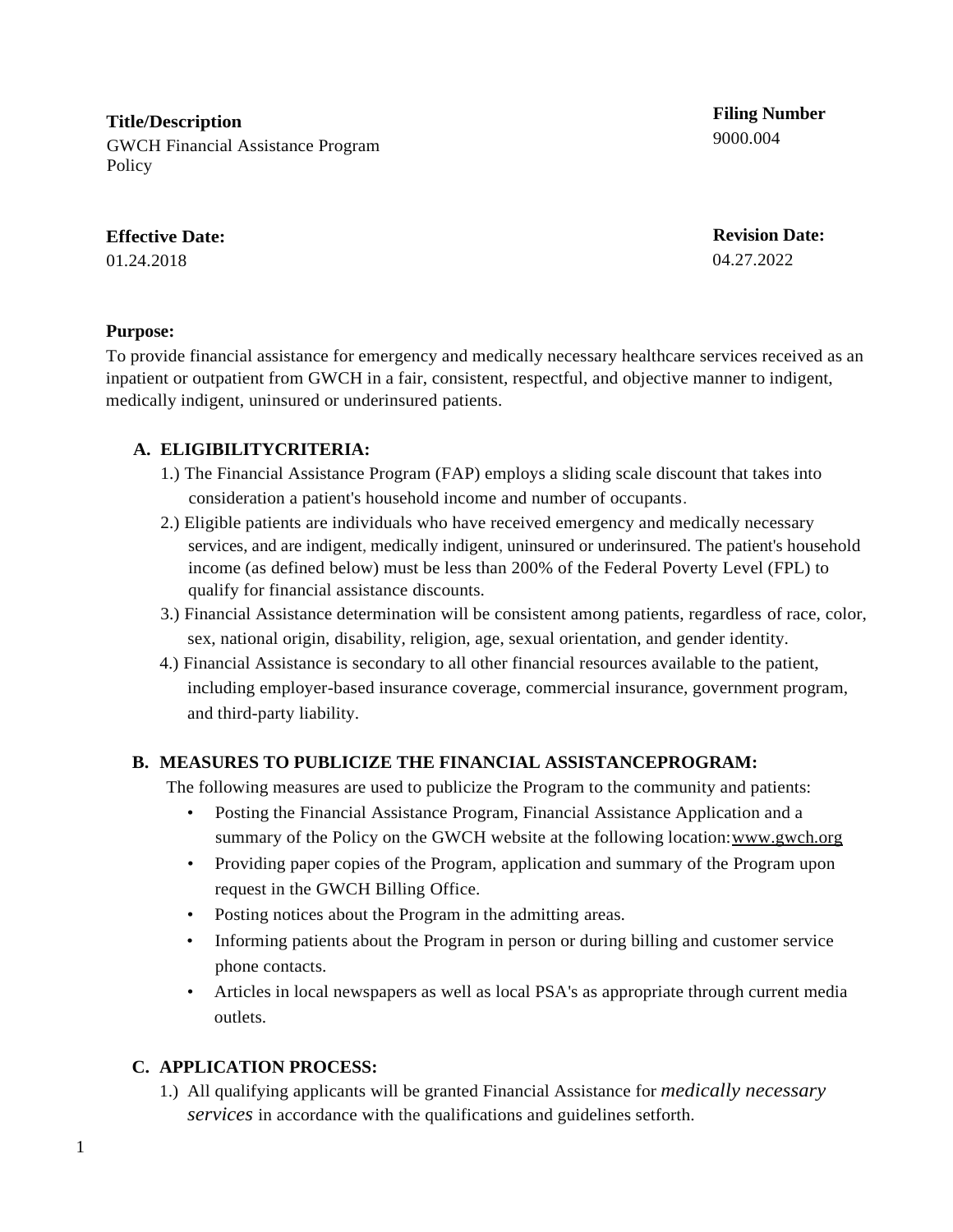- 2.) An application for financial assistance can be obtained by a patient in as follows:
	- In person at admissions
	- Upon Discharge from GWCH
	- In the GWCH Business Office
	- Over the phone by calling (620) 583-7451
	- Through the mail at 100 W.  $16<sup>th</sup>$  Street, Eureka, KS, 67045. **PLEASE NOTE:** *IT IS ULTIMATELY THE PATIENT'S RESPONSIBLITY TO PROVIDE THE NECESSARY INFORMATION TO QUALIFY FOR FINANCIAL ASSISTANCE. THERE IS NO ASSURANCE THAT THE PATIENT WILL QUALIFY FOR FINANCIAL ASSISTANCE.*
- 3.) The application process includes completion of a Financial Assistance Application and providing verification documents. Verifiable information may include, but is not limited to the following:
	- Individual or family income (income tax return with copies of earnings, statements-W-2 forms, I 099 forms, etc.)
	- Copies of the most recent 90 days of payroll stubs, Social Security Checks, or unemployment checks.
	- Copies of the most recent 60 days of bankstatements
	- Current trust fundstatements
	- In the absence of income, a letter of support from individuals providing for the patient's basic living needs.
	- Household family size
	- Denial letter from Medicaid
	- A list of outstanding medical bills with supporting statements
	- Most recent copies of electric bill, gas bill, water bill
	- Letter from the bank or landlord showing amount of rent or house payment
	- History of prior financial assistance

**NOTE: The object of requiring this documentation is to document the need for financial assistance.** If **a patient or the person who has financial responsibility for emergency and** *medically necessary services* **is unwilling or unable to provide all necessary and pertinent information to make a conscientious and fair determination of their financial net work worth; financial assistance WILL NOT BE GRANTED.**

4.) Once the application has been completed and the required documentation has been assembled, the patient or the person who has financial responsibility will need to bring everything to the GWCH Business Office. At that time, Business Office representative will review the documentation and application to ensure that all requested documents have been provided. If all requested documentation has not been provided, the application will not be considered until those documents have been provided.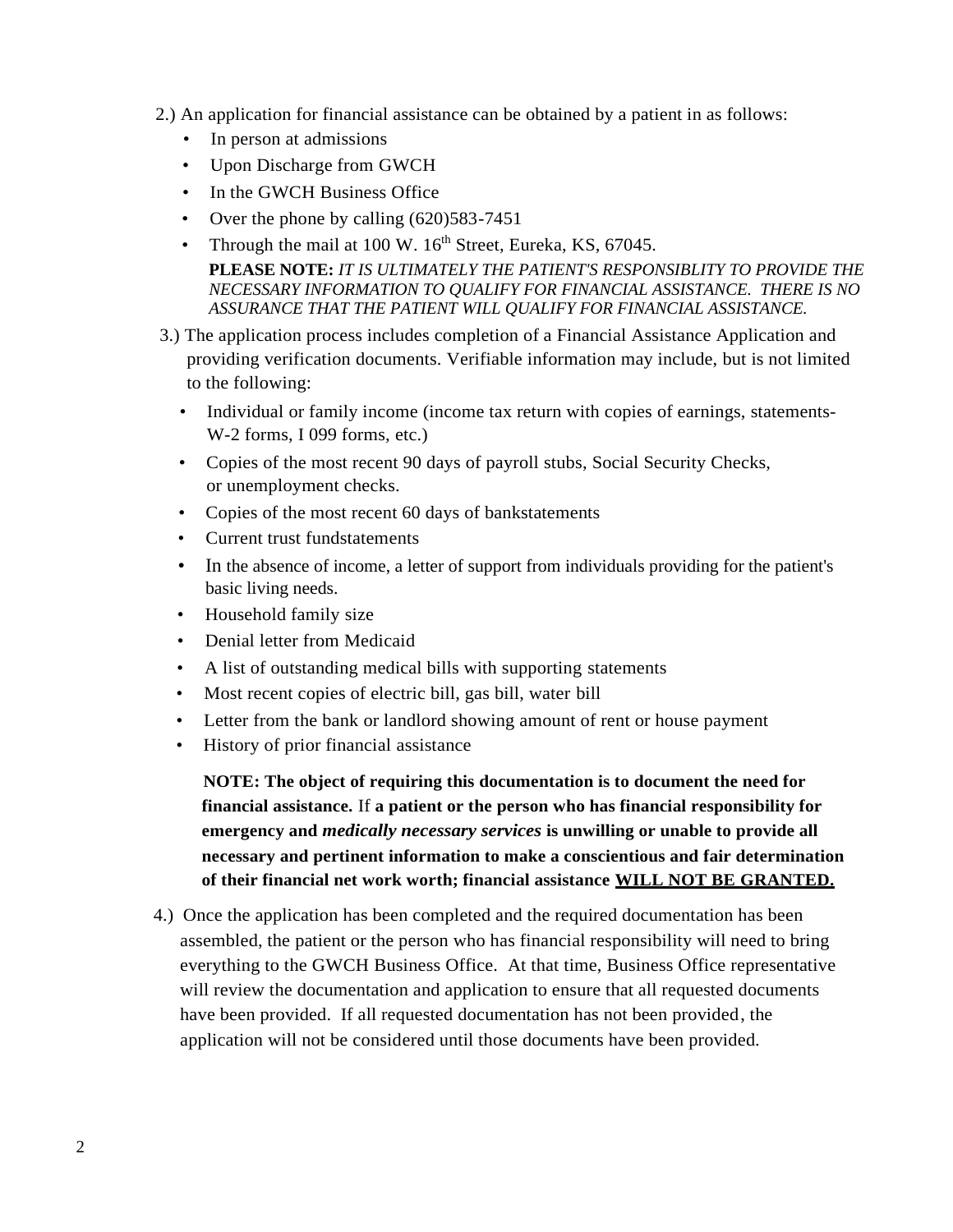- 5.) Once the application for FAP is considered complete, it will be submitted during the Financial Assistance meeting held weekly, the account will be put in "hold" status while the application is being reviewed (no longer than 30 days). The hold status will prevent account(s) from proceeding through the collection process, including assignment to a collection agency. Once the Financial Assistance application has been processed and approved/denied, the Hospital will send written notice within 7-10 days of approval to the patient and/or person having financial responsibility for the account(s).
- 6.) The application and the required Financial Assistance meeting must be completed within 180 days from the date GWCH provides the patient with the first billing statement for patient services.
- 7.) Should a patient's account be transferred to a collection agency and subsequently a completed financial assistance application is received and approved and the mandatory Financial Assistance meeting completed, the Hospital will:
	- Suspend all extraordinary collection actions (ECA)
	- Make and document a determination regarding qualification
	- Notify the individual in writing of the eligibility determination and the basis of the determination (including the assistance for which the individual is eligible.)
- 8.) If the Hospital determines an individual is eligible for an FAP discount the Business Office personal assigned to Financial Assistance will do the following:
	- Call applicant to let them know of the approval and set up a payment plan to satisfy the balance of their account. They will also send a letter detailing the current balance, the sliding fee discount applied, the balance going forward, and the amount of the payment plan agreed upon within 7 days of the call.
	- If the patient or guarantor has made payments to the hospital facility (or any other party) for the care in excess of the amount he or she is determined to owe as an FAP eligible individual, refunds those excess payments.
	- Take all reasonable available measures to reverse an ECA taken against the individual to collect the debt.
	- The Hospital Business Office will continue to work with the patient or guarantor to resolve remaining account balances. If a patient needs to change the previously agreed upon Contract Payment plan, then the Business Office will need to be contacted.
	- If there is a remaining balance after the FAP discount is applied and the patient or guarantor does not make any payments, the account will be eligible to be sent to collections.
	- If the patient or guarantor fails to initiate or complete the Financial Assistance process, the Hospital may elect to begin collection activity, including possible transfer of the account(s) to a collectionagency.

# **D. FINANCIAL ASSISTANCE DETERMINATION:**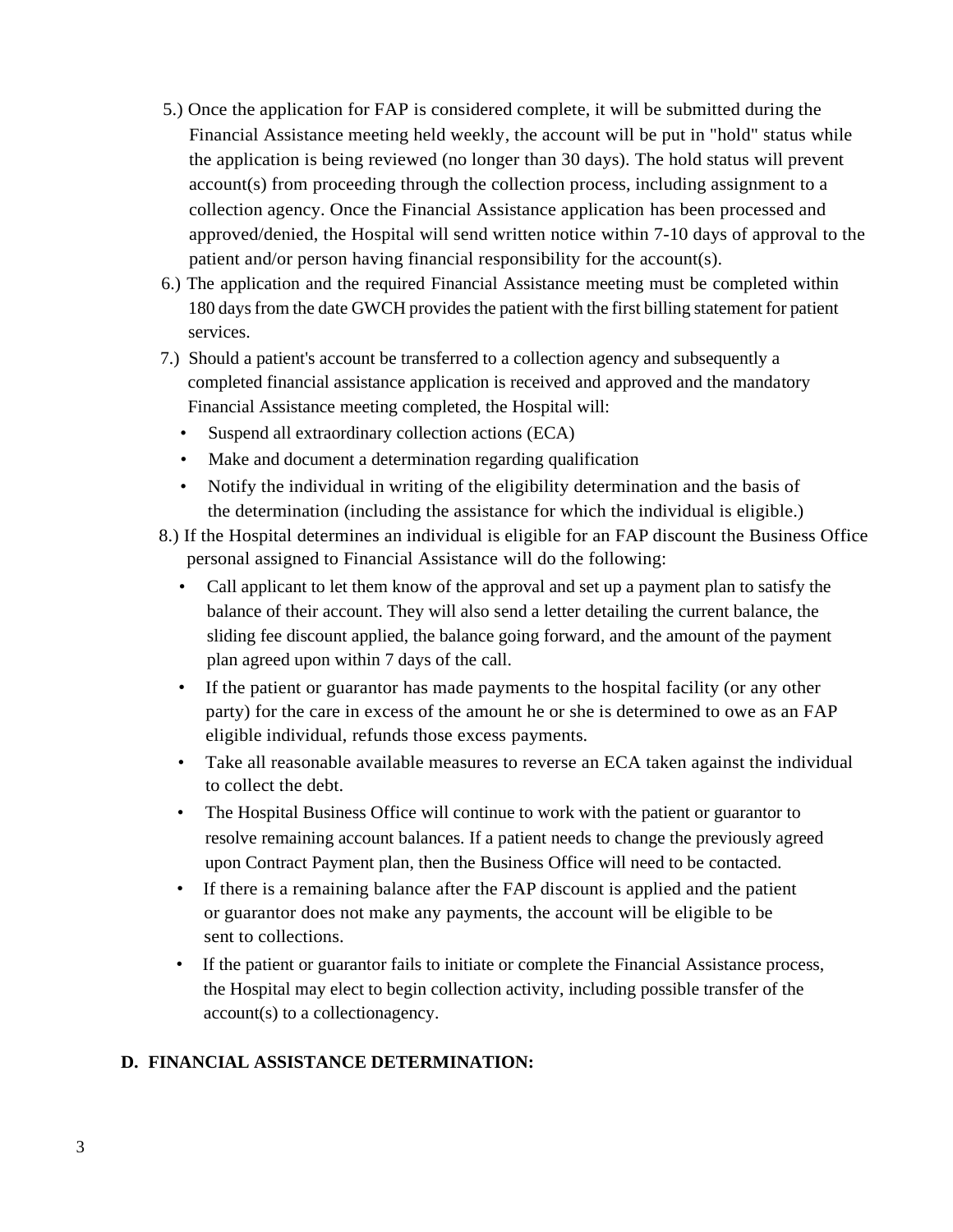- 1.) Financial Assistance discounts are determined based on a discount scale and are subject to income and household occupancy. To obtain Financial Assistance, the patient or guarantor must establish that the household income is below 200% of the most recent Federal Poverty Level (FPL) at the date of service.
- *2.)* Allowances may be made for extenuating circumstances based on each person's unique life circumstances and mitigating factors.
- 3.) "Household Income" includes all pre-tax income, however derived, for all persons 18 years old and over who reside in thehousehold.
- 4.) Incomplete Financial Assistance applications, or undocumented information within the application, may cause the Hospital to deny the assistance until the completed application or documentation is provided. The Hospital will retain the incomplete application and send written documentation outlining the information needed, and instructions on submitting the necessary paperwork within 7 days of the return of the FAP.
- 5.) The Hospital's Business Office designee will process the Financial Assistance application and determine the appropriate discount.
- 6.) The Hospital's Business Office will call applicant if FAP is approved and send a written notice of determination to the patient or guarantor within 7 after phone call. If FAP is not approved, a letter will be mail to applicant of such decision within 7 days of denial.
- 7.) Patients or their representatives can appeal a denial of Financial Assistance by providing additional information regarding eligibility determination or an explanation of extenuating circumstances, to the Business Office Manager of the Hospital within 30 days of receiving the written denial notification. The party making the appeal will be notified in writing of the final decision made by the Business Office Manager **and CFO**.
- 8) The Federal Poverty Level guidelines will be updated each year using the thresholds from the Federal Register by Department of Health and Human Services (HHS) http://aspe.hhs.gov/poverty

## **E. APPROVAL & AUTHORIZATION**

Approval and authorization of Financial Assistance discounts will be based on the following:

- \$0 \$5,000: Business Office Manager
- \$5,000 or higher: CEO/Administrator or CFO and Business Office Manager

## **F. TERMS &DEFINITIONS**

- 1.) *Federal Poverty Level (FPL):* Poverty thresholds that are issued each year in the Federal Register by the Department of Health and Human Services (HHS). <http://aspe.hhs.gov/poverty>
- 2.) *Guarantor:* Refers to person financially responsible for patient's account balance(s).
- 3.) *Indigent:* Refers to patient that has no financial resources to pay obligation.
- 4.) *Medically Indigent:* Refers to situation were payment of obligation will create financial hardship.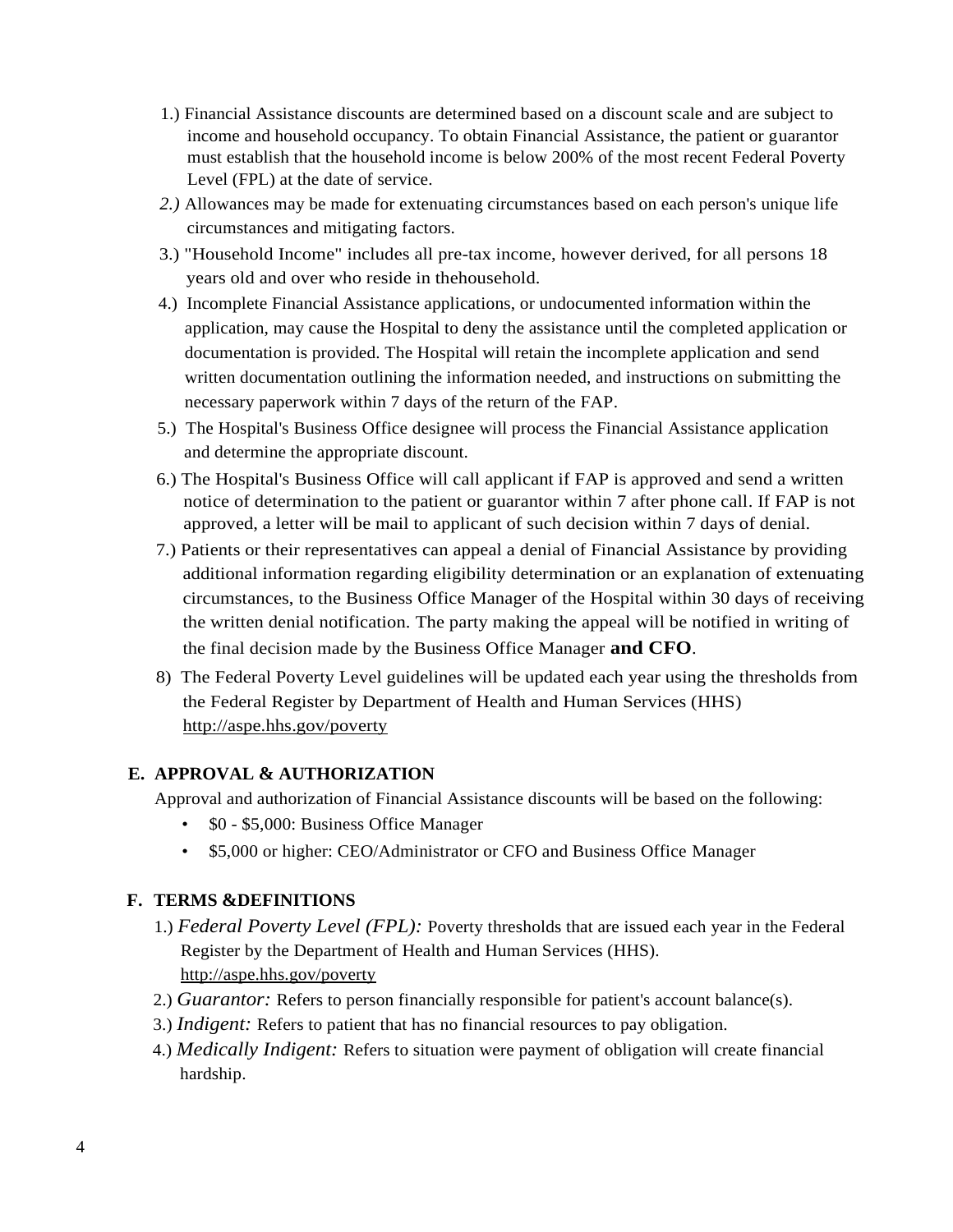5.) *Medically Necessary Services:* Refers to inpatient or outpatient healthcare services provided for the purpose of evaluation, diagnosis, and/or treatment of an injury, illness, disease or its symptoms, which if left untested, would pose a threat to the patients ongoing health status.

Approved by:

CEO/Administrator

*\_\_\_\_\_\_\_\_\_\_\_\_*

Date: